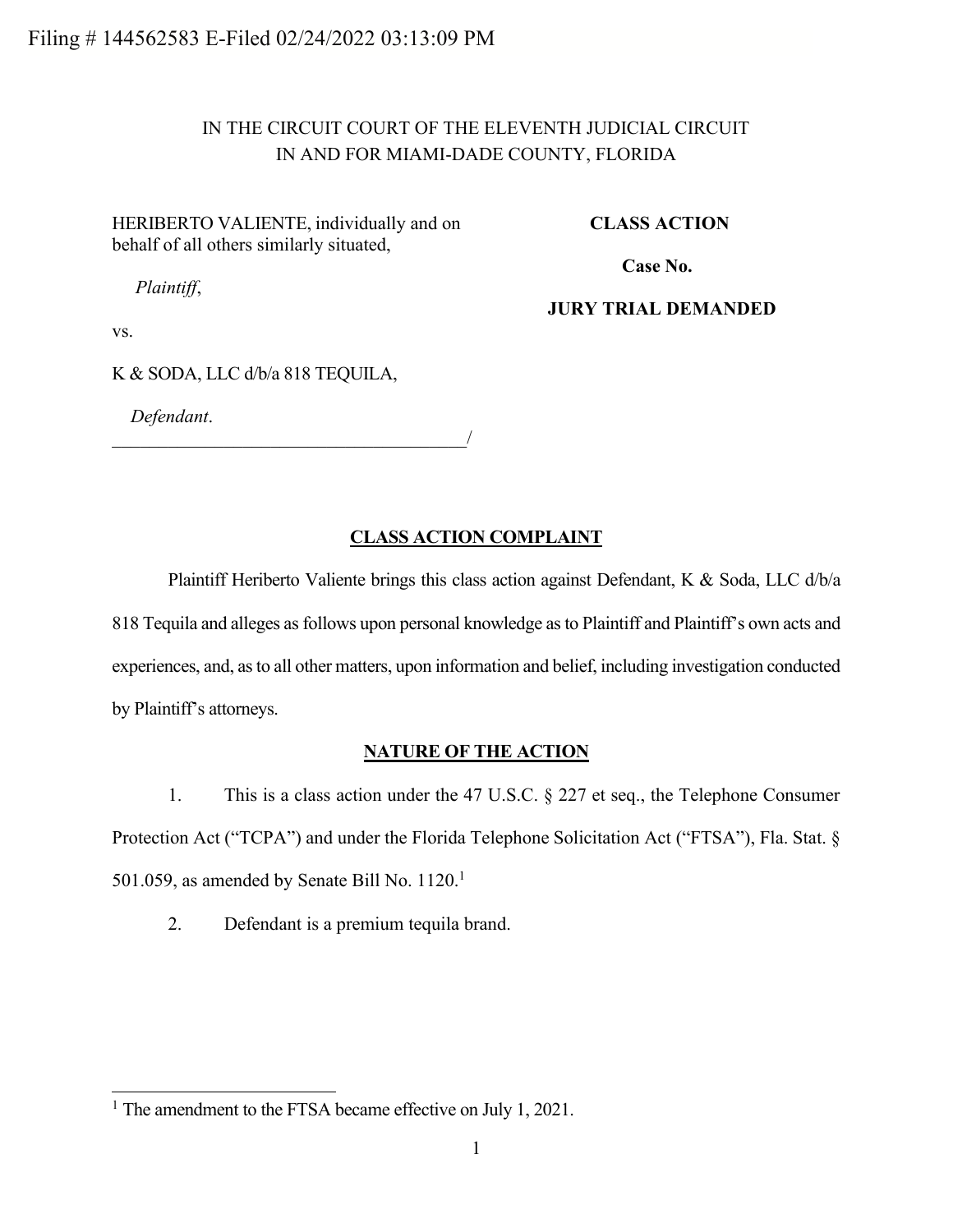3. To promote its goods and services, Defendant engages in aggressive telephonic sales calls to consumers without having secured prior express written consent as required under the FTSA, and with no regards for consumers' rights under the TCPA.

4. Defendant's telephonic sales calls have caused Plaintiff and the Class members harm, including violations of their statutory rights, statutory damages, annoyance, nuisance, and invasion of their privacy.

5. Through this action, Plaintiff seeks an injunction and statutory damages on behalf of himself and the Class members, as defined below, and any other available legal or equitable remedies resulting from the unlawful actions of Defendant.

#### **PARTIES**

6. Plaintiff is, and at all times relevant hereto was, an individual and a "called party" as defined by Fla. Stat.  $\S 501.059(1)(a)$  in that he was the regular user of telephone number 305-\*\*\*-7973 (the "7973 Number") that received Defendant's telephonic sales calls.

7. Defendant is, and at all times relevant hereto was, a Delaware corporation and a "telephone solicitor" as defined by Fla. Stat. § 501.059(f). Defendant maintains its primary place of business and headquarters in Miami Beach, Florida. Defendant directs, markets, and provides business activities throughout the State of Florida and the United States.

#### **JURISDICTION AND VENUE**

8. This Court has subject matter jurisdiction pursuant to Florida Rule of Civil Procedure 1.220 and Fla. Stat. § 26.012(2). The matter in controversy exceeds the sum or value of \$30,000 exclusive of interest, costs, and attorney's fees.

9. Defendant is subject to personal jurisdiction in Florida because this suit arises out of and relates to Defendant's contacts with this state. Defendant made or caused to be made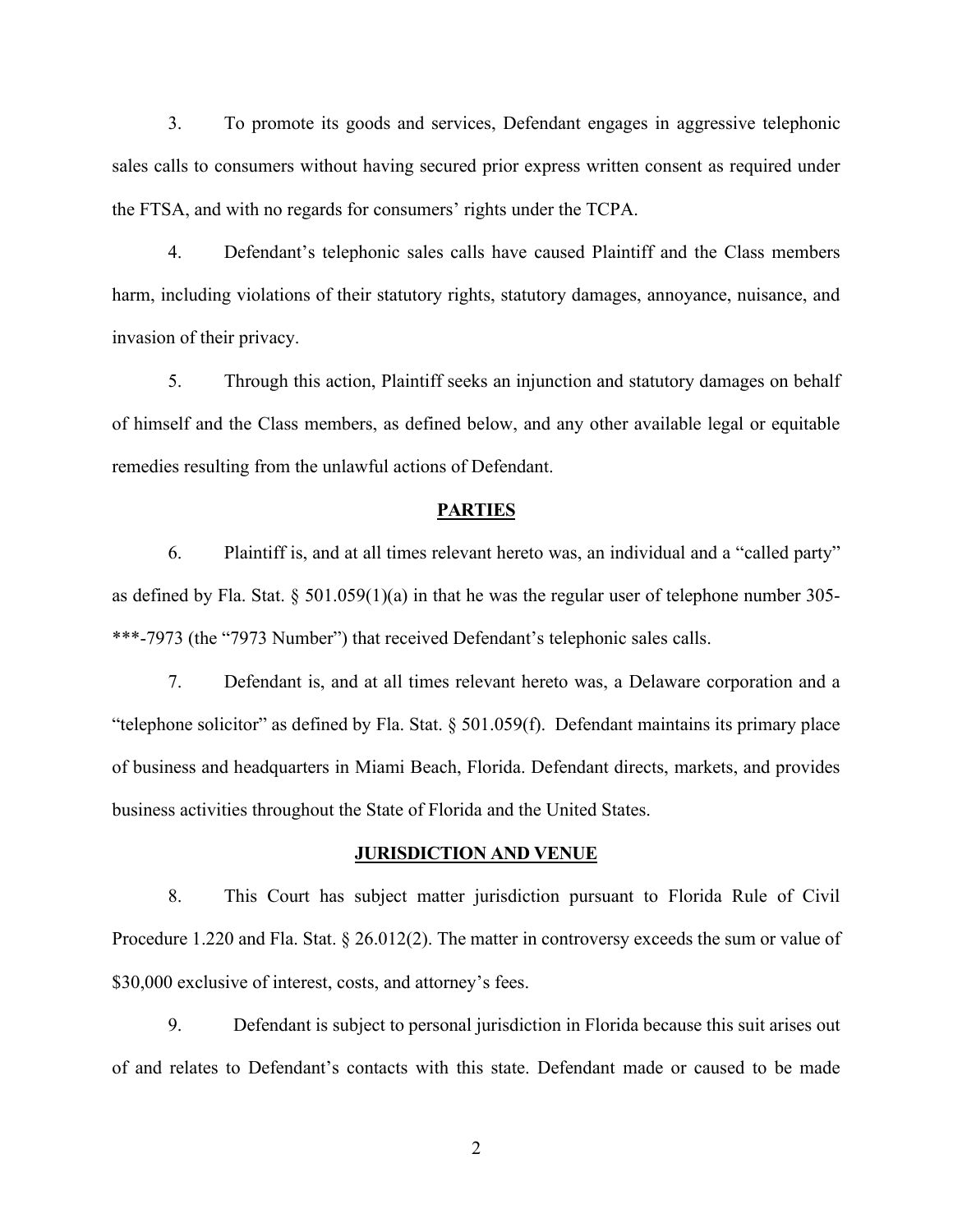telephonic sales calls into Florida without the requisite prior express written consent in violation of the FTSA. Plaintiff received such calls while residing in and physically present in Miami-Dade County, Florida.

10. Venue for this action is proper in this Court pursuant to Fla. Stat. § 47.051 because Defendant (1) is a Delaware limited liability company doing business in this judicial circuit; and (2) has an agent or other representative in Florida. All facts giving rise to this action occurred in this circuit.

## **FACTS**

11. On or about November 18, 2021, Defendant began sending unsolicited telephonic sales calls to Plaintiff's cellular telephone number:

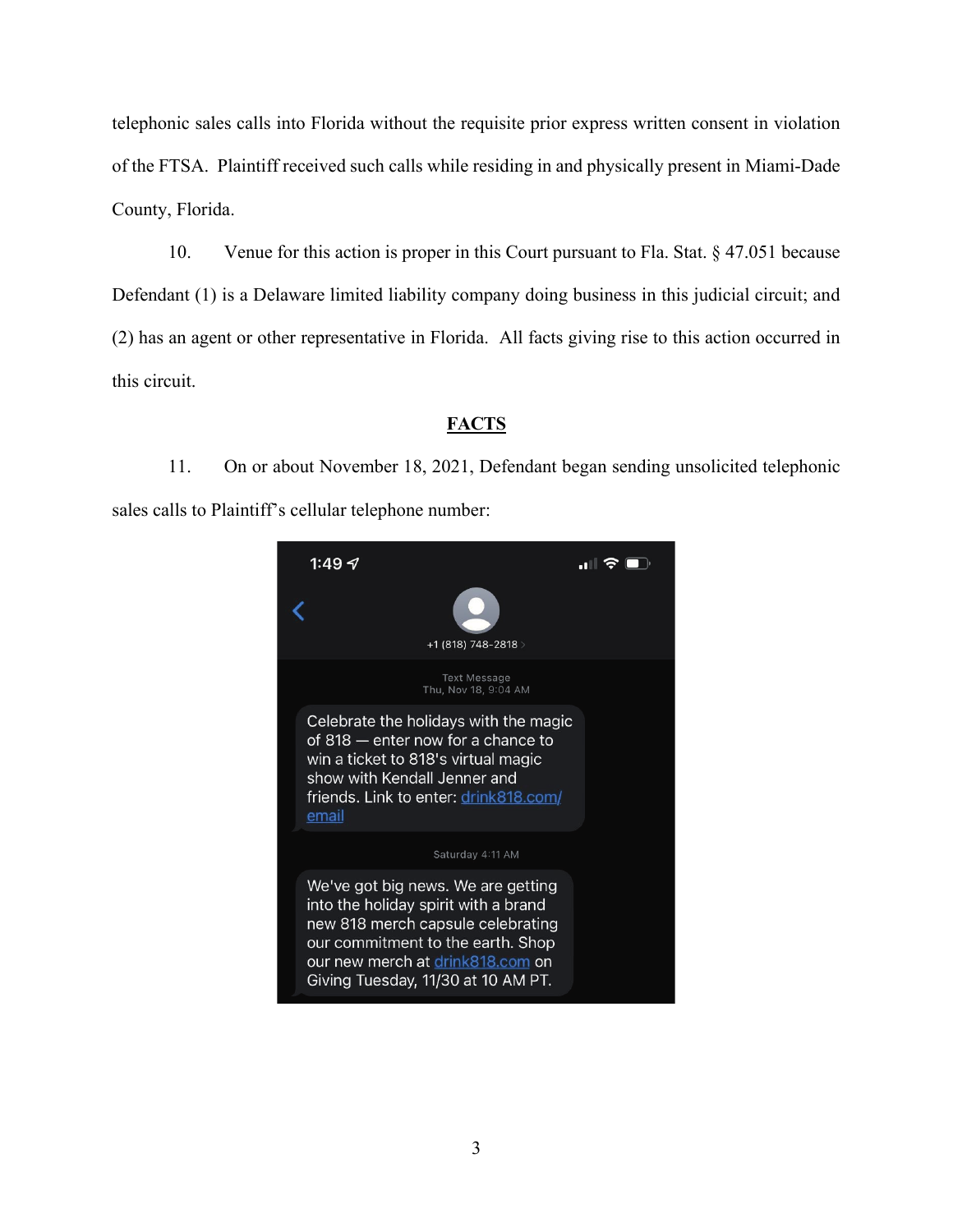12. As demonstrated by the above screenshot, the purpose of Defendant's telephonic sales call was to solicit the sale of consumer goods and/or services. The messages contained language such as "Shop our new merch at drink818.com..."

13. Defendant's call was not made for an emergency purpose or to collect on a debt pursuant to 47 U.S.C.  $\S 227(b)(1)(B)$ .

14. Defendant's call was transmitted to Plaintiff's cellular telephone, and within the time frame relevant to this action.

15. Defendant's calls constitute telemarketing because they encouraged the future purchase or investment in property, goods, or services, i.e., selling Plaintiff merchandise.

16. Defendant's call did not disclose the name of the individual caller pursuant to 47 C.F.R.  $\S$  64.1200(d)(4).

17. Defendant's call did not disclose the legal name of the entity—K & Soda, LLC on whose behalf the call was being made pursuant to 47 C.F.R.  $\S$  64.1200(d)(4).

18. At no point in time did Plaintiff provide Defendant with his express written consent to be contacted.

19. Upon information and belief, Defendant caused similar telephonic sales calls to be sent to individuals residing in Florida and throughout the United States.

20. To transmit the above telephonic sales calls, Defendant utilized a computer software system that automatically selected and dialed Plaintiff's and the Class members' telephone numbers.

21. Plaintiff never provided Defendant with express written consent authorizing Defendant to transmit telephonic sales calls to Plaintiff's cellular telephone number utilizing an automated system for the selection or dialing of telephone numbers.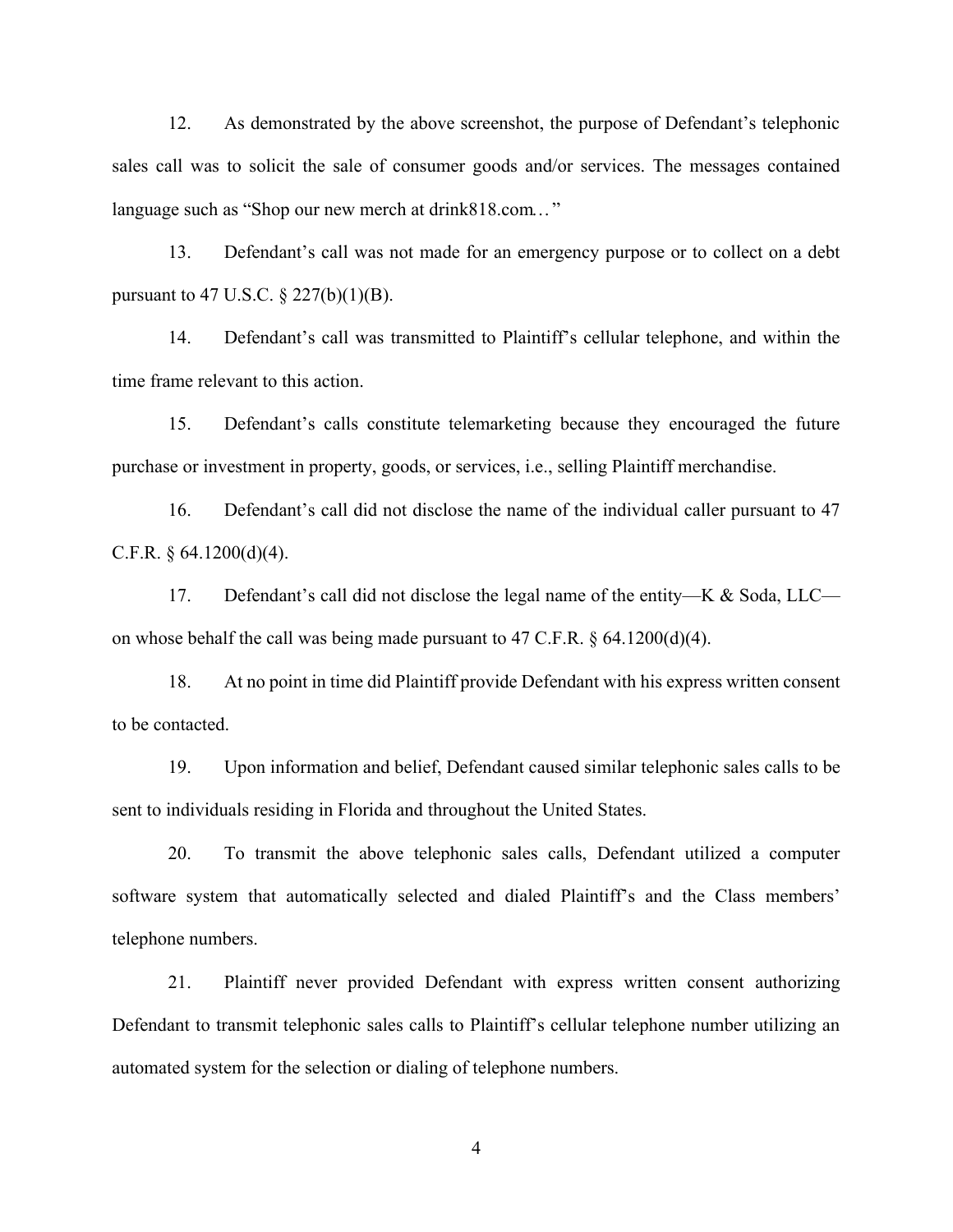22. The text messages originated from telephone number (818) 748-2818, a number which upon information and belief is owned and operated by Defendant or on behalf of Defendant.

23. The TCPA prohibits callers from telemarketing to a telephone subscriber without disclosing the name of the individual caller, the name of the person or entity on whose behalf the call is being made, and a telephone number or address at which the person or entity may be contacted. 47 C.F.R. § 64.1200(d)(4).

24. Defendant's telephonic sales calls caused Plaintiff and the Class members harm, including statutory damages, inconvenience, invasion of privacy, aggravation, annoyance.

## **CLASS ALLEGATIONS**

## **PROPOSED CLASS**

25. Plaintiff brings this lawsuit as a class action on behalf of himself individually and

on behalf of all other similarly situated persons as a class action pursuant to Florida Rule of Civil

Procedure 1.220(b)(2) and (b)(3). The "Class" that Plaintiff seeks to represent is defined as:

**No Consent Class: All persons in the United States who, (1) were sent a telephonic sales call regarding Defendant's goods and/or services, (2) using the same equipment or type of equipment utilized to call Plaintiff.**

**Seller Identification Class: All persons within the United States who, within the four years prior to the filing of this Complaint, were sent a text message from Defendant or anyone on Defendant's behalf, that did not disclose: (1) the name of the individual caller; or (2) the name of the person or entity on whose behalf the call is being made; or (3) a telephone number or address at which the person or entity may be contacted.**

26. Defendant and its employees or agents are excluded from the Class. Plaintiff does

not know the exact number of members in the Class but believes the Class members number in the

several thousands, if not more.

## **NUMEROSITY**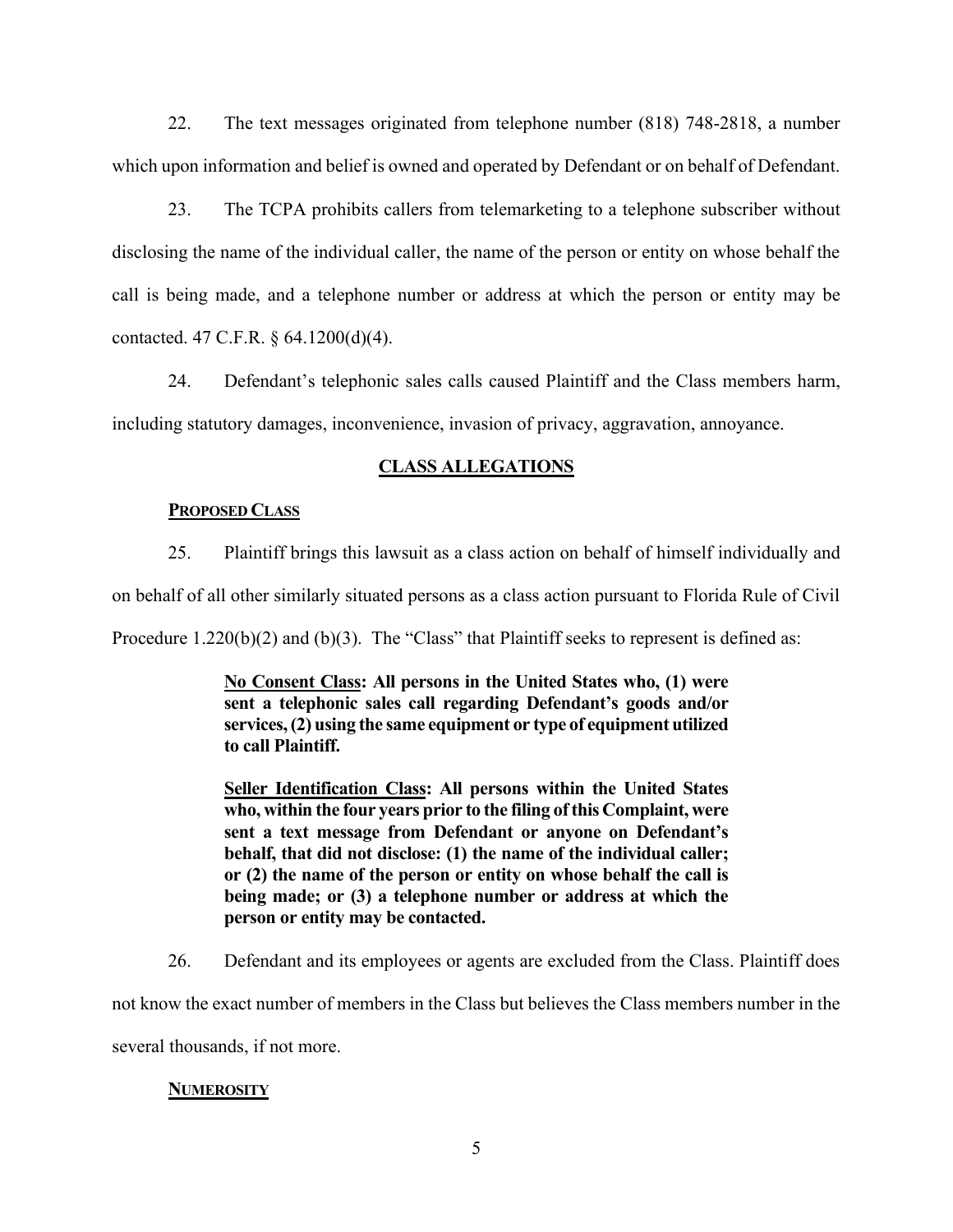27. Upon information and belief, Defendant has placed telephonic sales calls to telephone numbers belonging to thousands of consumers listed throughout Florida without their prior express written consent and without properly disclosing the identification of the seller/sender. The members of the Class, therefore, are believed to be so numerous that joinder of all members is impracticable.

28. The exact number and identities of the Class members are unknown at this time and can be ascertained only through discovery. Identification of the Class members is a matter capable of ministerial determination from Defendant's call records.

#### **COMMON QUESTIONS OF LAW AND FACT**

29. There are numerous questions of law and fact common to the Class which predominate over any questions affecting only individual members of the Class. Among the questions of law and fact common to the Class are:

[1] Whether Defendant initiated telephonic sales calls to Plaintiff and the Class members; [2] Whether Defendant can meet its burden of showing that it had prior express written consent to make such calls;

[3] Whether Defendant violated 47 C.F.R.  $\S$  64.1200(d);

[7] Whether Defendant's conduct was knowing and willful; and

[8] Whether Defendant is liable for damages, and the amount of such damages.

30. The common questions in this case are capable of having common answers. If Plaintiff's claim that Defendant routinely transmits telephonic sales calls without prior express written consent is accurate, Plaintiff and the Class members will have identical claims capable of being efficiently adjudicated and administered in this case.

#### **TYPICALITY**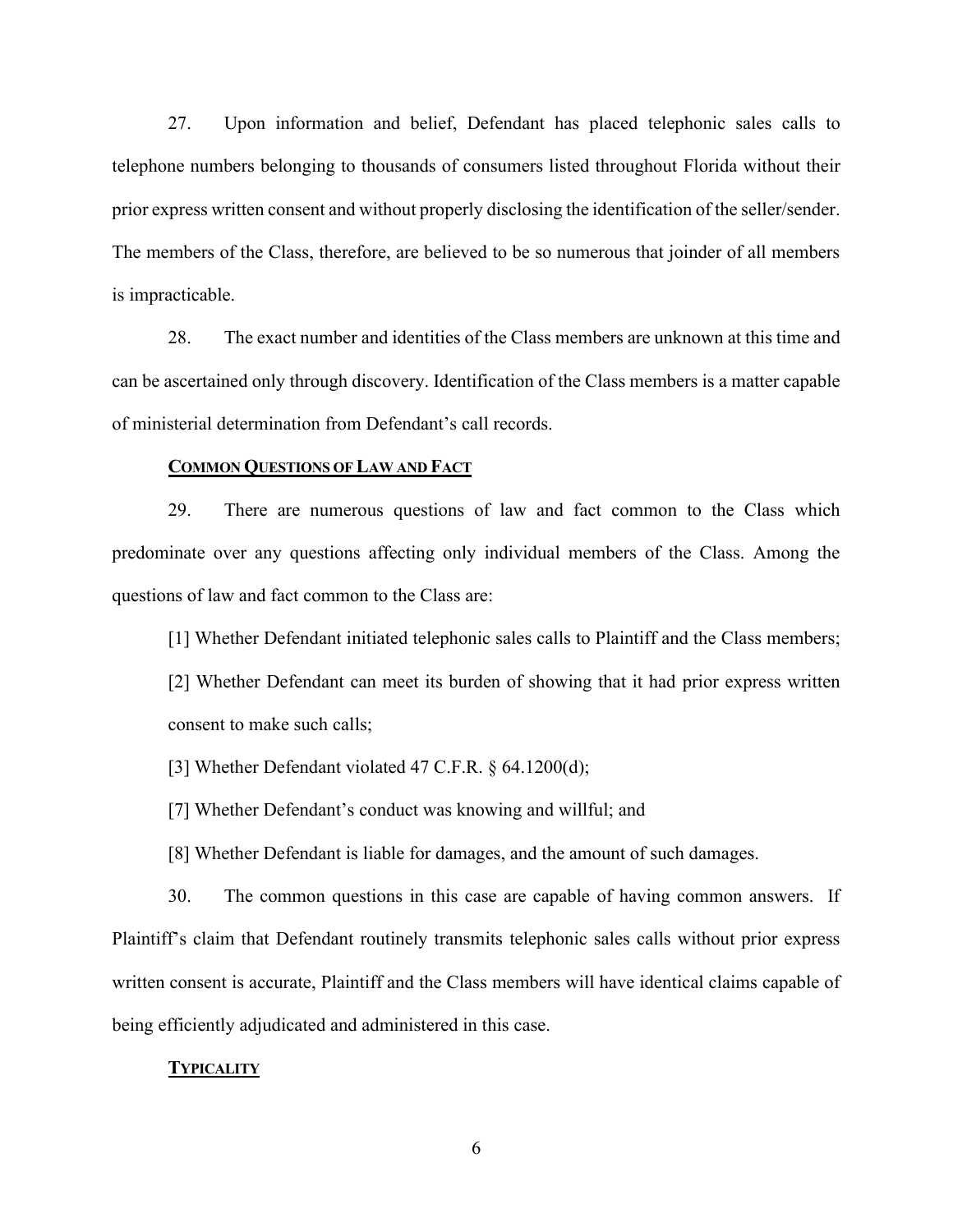31. Plaintiff's claims are typical of the claims of the Class members, as they are all based on the same factual and legal theories.

#### **PROTECTING THE INTERESTS OF THE CLASS MEMBERS**

32. Plaintiff is a representative who will fully and adequately assert and protect the interests of the Class and has retained competent counsel. Accordingly, Plaintiff is an adequate representative and will fairly and adequately protect the interests of the Class.

#### **SUPERIORITY**

33. A class action is superior to all other available methods for the fair and efficient adjudication of this lawsuit because individual litigation of the claims of all members of the Class is economically unfeasible and procedurally impracticable. While the aggregate damages sustained by the Class are in the millions of dollars, the individual damages incurred by each member of the Class resulting from Defendant's wrongful conduct are too small to warrant the expense of individual lawsuits. The likelihood of individual Class members prosecuting their own separate claims is remote, and, even if every member of the Class could afford individual litigation, the court system would be unduly burdened by individual litigation of such cases.

34. The prosecution of separate actions by members of the Class would create a risk of establishing inconsistent rulings and/or incompatible standards of conduct for Defendant. For example, one court might enjoin Defendant from performing the challenged acts, whereas another may not. Additionally, individual actions may be dispositive of the interests of the Class, although certain class members are not parties to such actions.

## **COUNT I VIOLATION OF FLA. STAT. § 501.059 (On Behalf of Plaintiff and the No Consent Class)**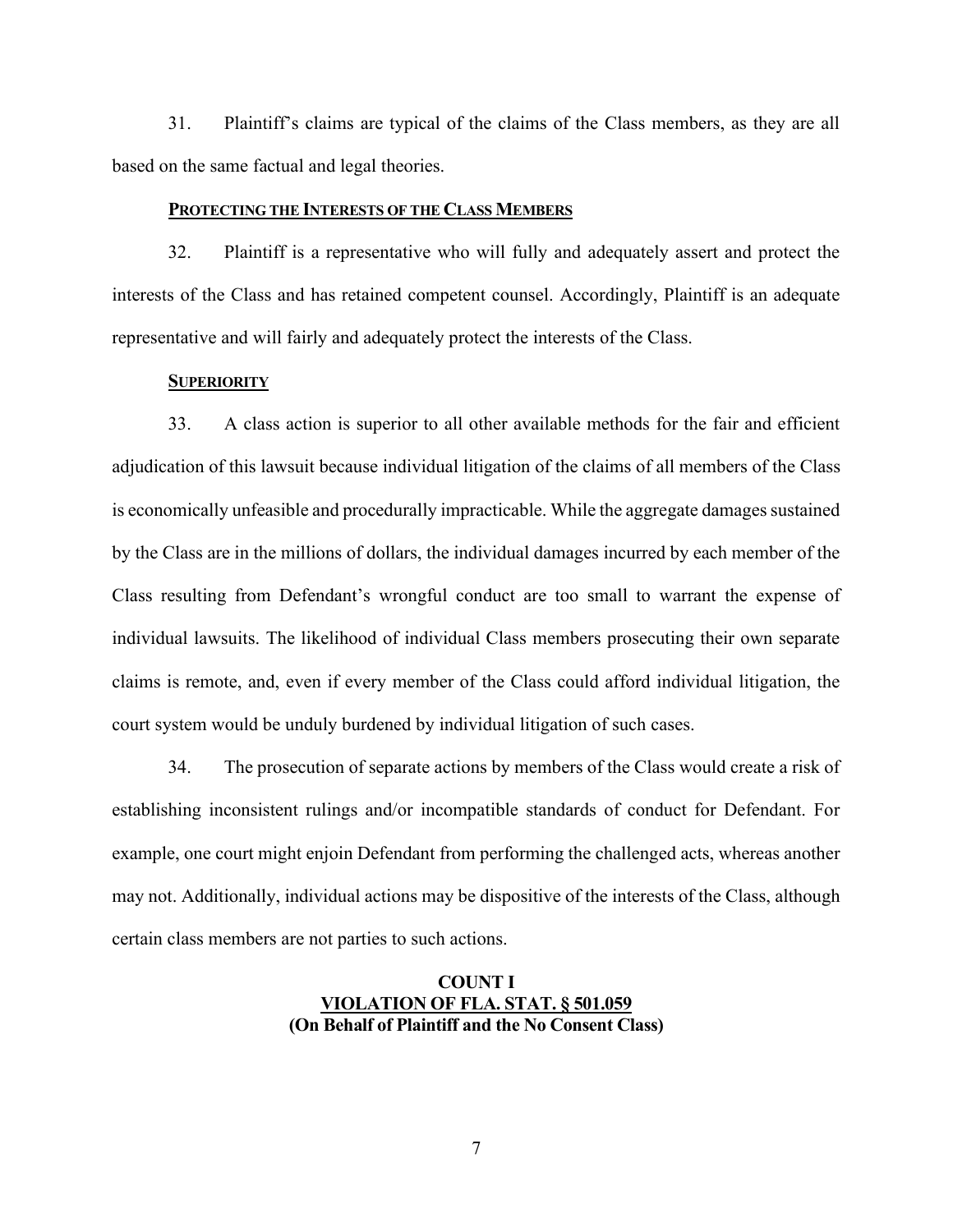35. Plaintiff re-alleges and incorporates the foregoing allegations as if fully set forth herein.

36. It is a violation of the FTSA to "make or knowingly allow a telephonic sales call to be made if such call involves an automated system for the selection or dialing of telephone numbers or the playing of a recorded message when a connection is completed to a number called without the prior express written consent of the called party." Fla. Stat.  $\S 501.059(8)(a)$ .

37. A "telephonic sales call" is defined as a "telephone call, text message, or voicemail transmission to a consumer for the purpose of soliciting a sale of any consumer goods or services, soliciting an extension of credit for consumer goods or services, or obtaining information that will or may be used for the direct solicitation of a sale of consumer goods or services or an extension of credit for such purposes." Fla. Stat.  $\S 501.059(1)(g)$ .

- 38. "Prior express written consent" means an agreement in writing that:
	- 1. Bears the signature of the called party;
	- 2. Clearly authorizes the person making or allowing the placement of a telephonic sales call by telephone call, text message, or voicemail transmission to deliver or cause to be delivered to the called party a telephonic sales call using an automated system for the selection or dialing of telephone numbers, the playing of a recorded message when a connection is completed to a number called, or the transmission of a prerecorded voicemail;
	- 3. Includes the telephone number to which the signatory authorizes a telephonic sales call to be delivered; and
	- 4. Includes a clear and conspicuous disclosure informing the called party that:
		- a. By executing the agreement, the called party authorizes the person making or allowing the placement of a telephonic sales call to deliver or cause to be delivered a telephonic sales call to the called party using an automated system for the selection or dialing of telephone numbers or the playing of a recorded message when a connection is completed to a number called; and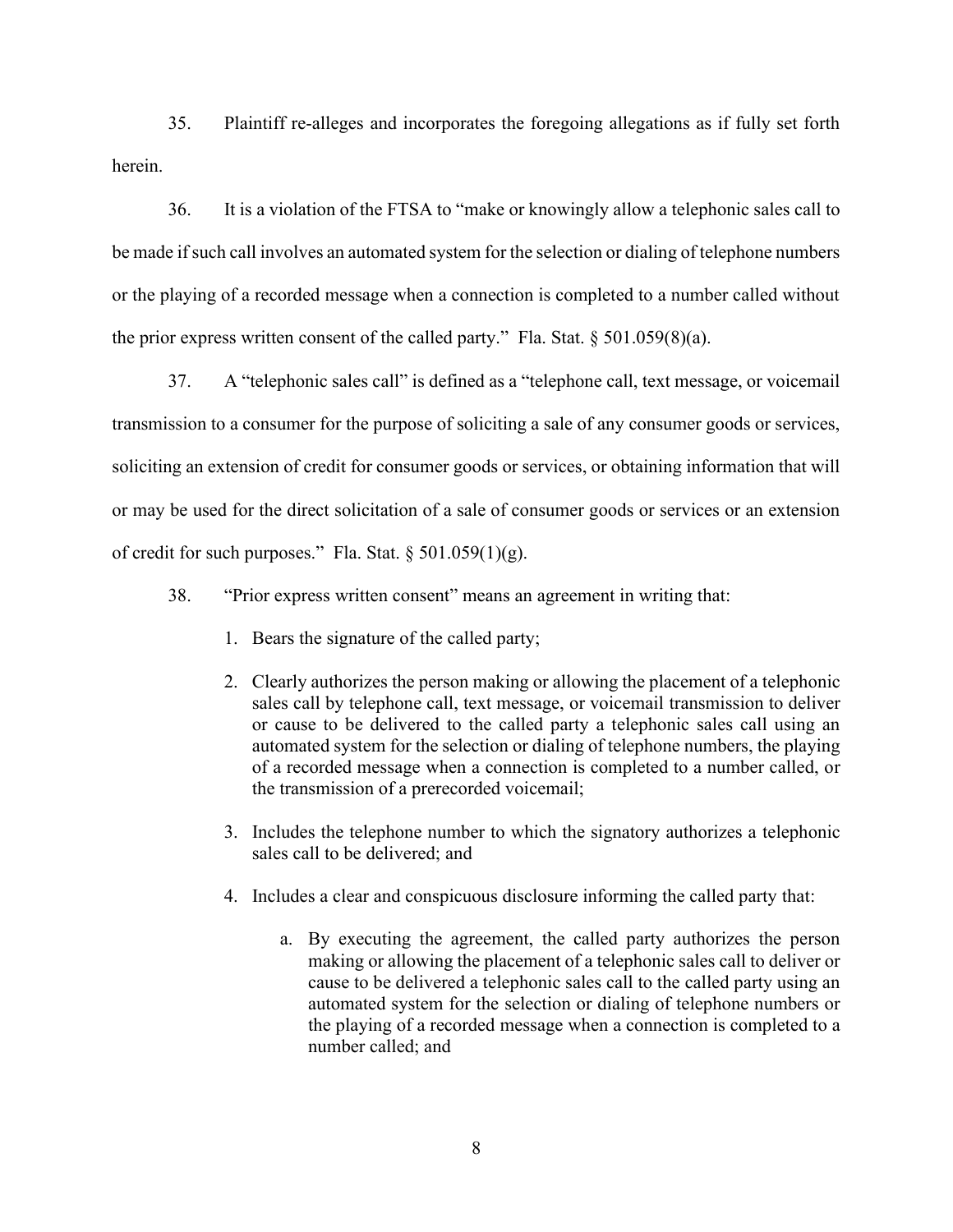b. He or she is not required to directly or indirectly sign the written agreement or to agree to enter into such an agreement as a condition of purchasing any property, goods, or services.

Fla. Stat. § 501.059(1)(g).

39. Defendant failed to secure prior express written consent from Plaintiff and the Class members.

40. In violation of the FTSA, Defendant made and/or knowingly allowed telephonic sales calls to be made to Plaintiff and the Class members without Plaintiff's and the Class members' prior express written consent.

41. Defendant made and/or knowingly allowed the telephonic sales calls to Plaintiff and the Class members to be made utilizing an automated system for the selection or dialing of telephone numbers.

42. As a result of Defendant's conduct, and pursuant to § 501.059(10)(a) of the FTSA, Plaintiff and Class members were harmed and are each entitled to a minimum of \$500.00 in damages for each violation. Plaintiff and the Class members are also entitled to an injunction against future calls. *Id*.

### **COUNT II VIOLATION OF 47 U.S.C. § 227(b) (Individually and on behalf of the Seller Identification Class)**

43. Plaintiff re-alleges and incorporates paragraphs 1-34 as if fully set forth herein.

44. Under 47 C.F.R. § 64.1200(d), "[n]o person or entity shall initiate any call for telemarketing purposes to a residential telephone subscriber unless such person or entity has instituted procedures for maintaining a list of persons who request not to receive telemarketing calls made by or on behalf of that person or entity. The procedures instituted must meet certain minimum standards, including: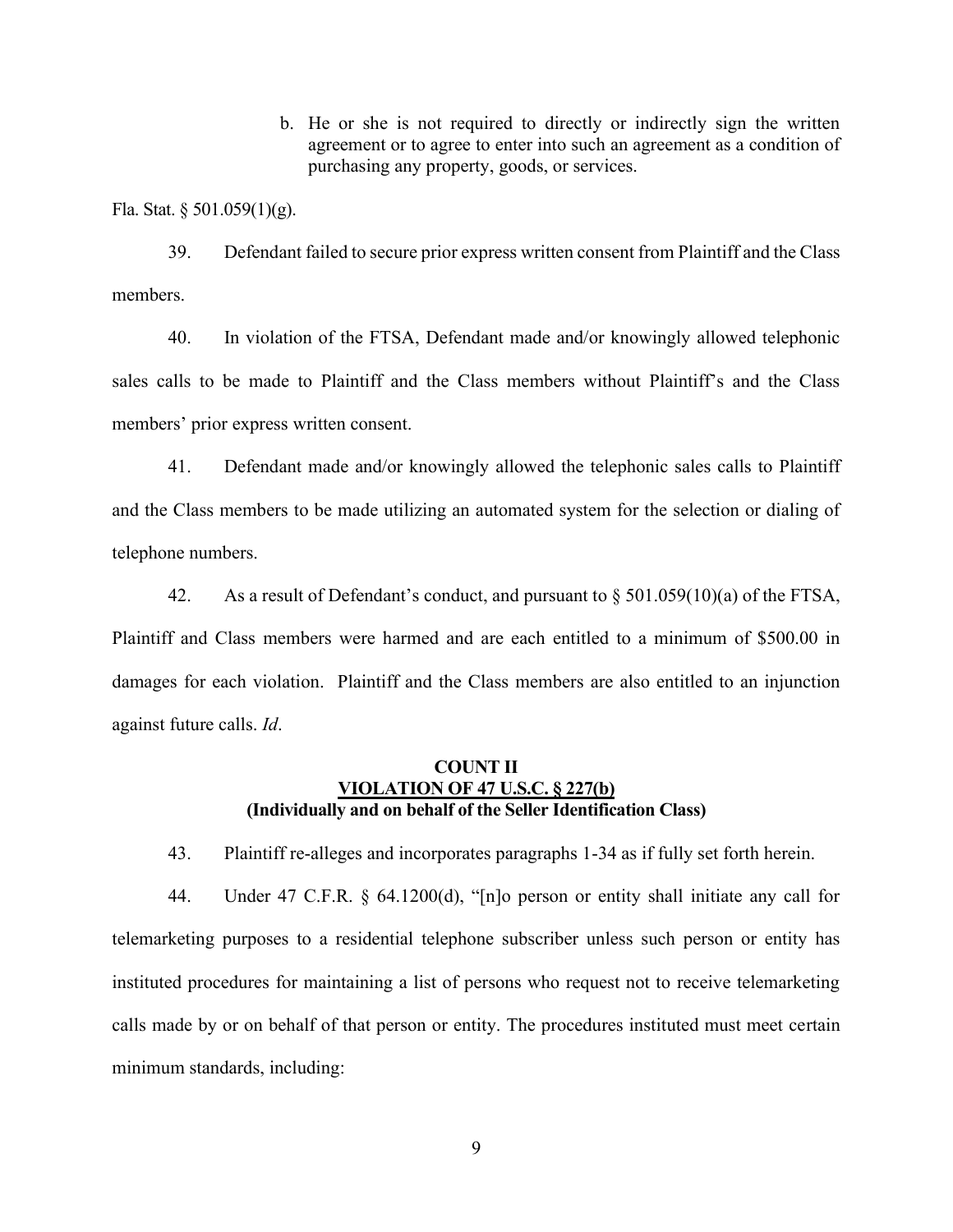(4) **Identification of sellers and telemarketers.** A person or entity making a call for telemarketing purposes must provide the called party with the name of the individual caller, the name of the person or entity on whose behalf the call is being made, and a telephone number or address at which the person or entity may be contacted.

47 C.F.R. § 64.1200(d)(4).

45. Under 47 C.F.R § 64.1200(e) the rules set forth in 47 C.F.R. § 64.1200(d) are

applicable to any person or entity making telephone solicitations or telemarketing calls to wireless

telephone numbers:

(e) The rules set forth in paragraph (c) and (d) of this section are applicable to any person or entity making telephone solicitations or telemarketing calls to wireless telephone numbers to the extent described in the Commission's Report and Order, CG Docket No. 02-278, FCC 03-153, "Rules and Regulations Implementing the Telephone Consumer Protection Act of 1991.

47 C.F.R. § 64.1200(e).

46. Pursuant to 47 C.F.R. § 64.1200(d)(4), Defendant's contact of Plaintiff's cellular phone without disclosing the name of the individual caller constitutes a violation of 47 U.S.C. §  $227(c)$ .

47. Pursuant to 47 C.F.R. § 64.1200(d)(4), Defendant's contact of Plaintiff's cellular phone without disclosing the name of the entity on whose behalf the call is being made constitutes a violation of 47 U.S.C.  $\S$  227(c).

48. As a result of Defendant's violations of 47 U.S.C. § 227(c) Plaintiff and the Seller Identification Class members are entitled to an award of \$500.00 in statutory damages, for each and every negligent violation, pursuant to 47 U.S.C.  $\S 227(c)(5)(B)$ .

49. As a result of Defendant's violations of 47 U.S.C. § 227(c), Plaintiff and the Seller Identification Class members are entitled to an award of \$1,500.00 in statutory damages, for each and every knowing and/or willful violation, pursuant to 47 U.S.C.  $\S$  227(c)(5)(B).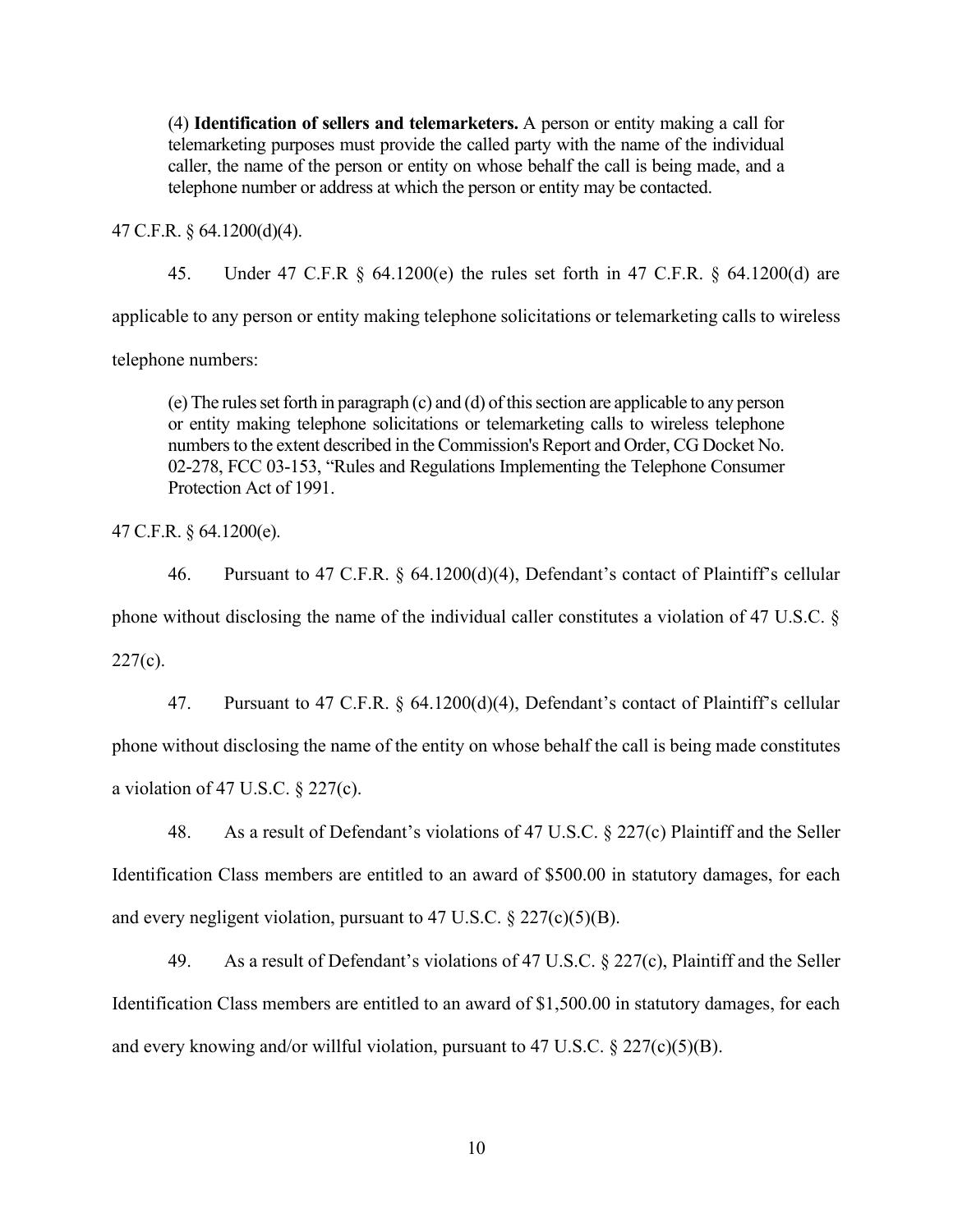50. Plaintiff and the Seller Identification Class members are also entitled to and seek injunctive relief prohibiting Defendant's illegal conduct in the future, pursuant to 47 U.S.C. §  $227(c)(5)$ .

#### **PRAYER FOR RELIEF**

**WHEREFORE**, Plaintiff, individually and on behalf of the Class, prays for the following relief:

- a) An order certifying this case as a class action on behalf of the Class as defined above, and appointing Plaintiff as the representative of the Class and Plaintiff's counsel as Class Counsel;
- b) An award of statutory damages for Plaintiff and each member of the Class;
- c) An order declaring that Defendant's actions, as set out above, violate the FTSA;
- d) An order declaring that Defendant's actions, set out above, violate the TCPA;
- e) An injunction requiring Defendant to cease all telephonic sales calls made without express written consent, and to otherwise protect the interests of the Class;
- f) Such further and other relief as the Court deems necessary.

#### **JURY DEMAND**

Plaintiff, individually and on behalf of the Class, hereby demand a trial by jury.

#### **DOCUMENT PRESERVATION DEMAND**

Plaintiff demands that Defendant take affirmative steps to preserve all records, lists, electronic databases or other itemization of telephone numbers associated with the communications or transmittal of the calls as alleged herein.

Dated: February 24, 2022

Respectfully Submitted,

### **SHAMIS & GENTILE P.A.**